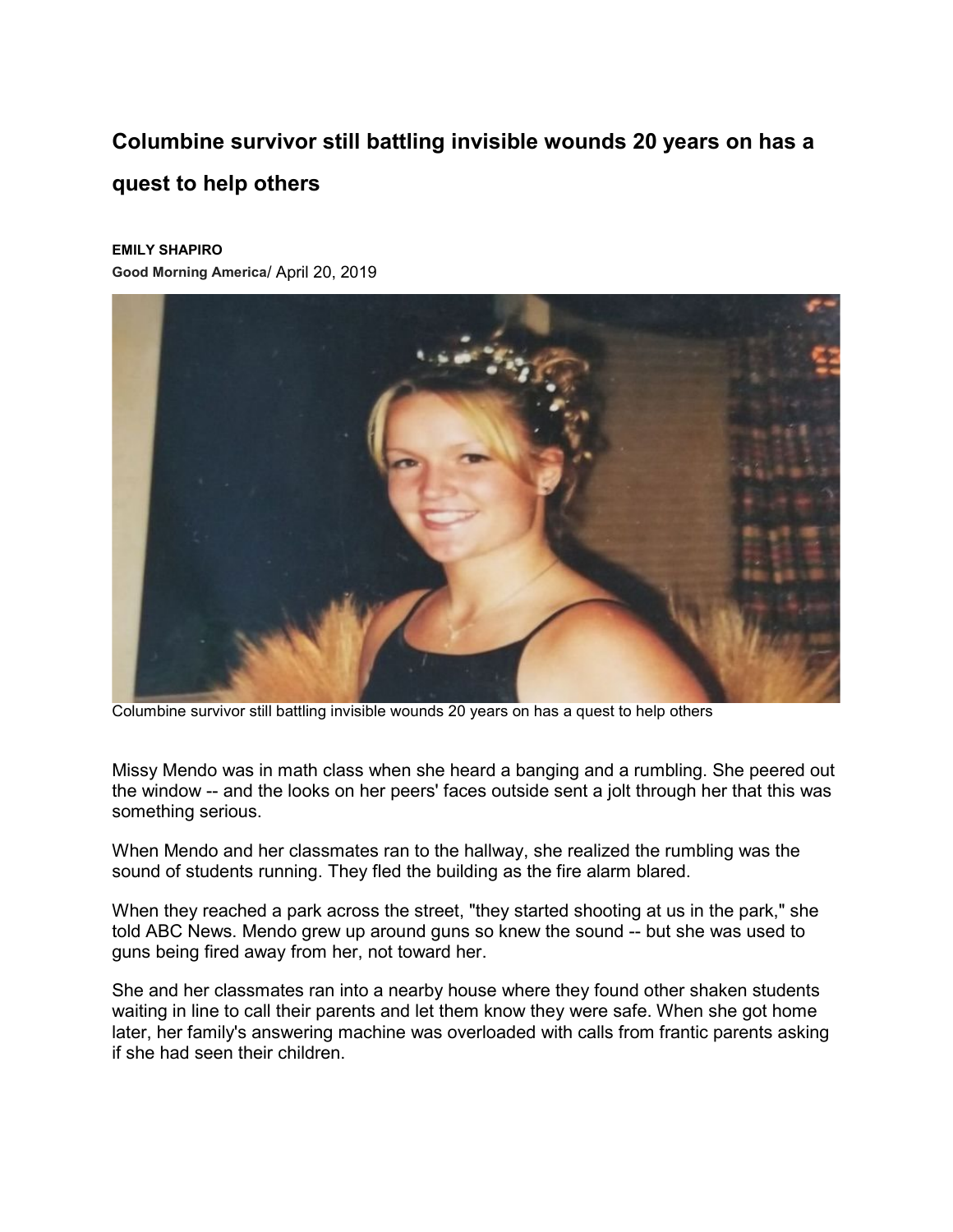That day -- April 20, 1999 -- changed the life of Mendo, her Columbine High School classmates, their families and the Littleton, Colorado, community forever. As Americans were glued to their TVs, watching as students sprinted from the school with their hands over their heads, Mendo and the country learned the tragic reality: two students opened fire at Columbine High School, murdering 12 classmates and one teacher before killing themselves inside the building.



PHOTO: Young women head to a location near Columbine High School where students and faculty members were evacuated after two gunmen went on a shooting rampage in the school in the southwest Denver suburb of Littleton, Colo., April 20, 1999. (Kevin Higley/AP, FILE)

Most survivors escaped without bullets in their bodies, but for many, including Mendo, the shooting inflicted invisible wounds of emotional trauma through high school and beyond.

Since working through her own trauma, Mendo has been on a mission to help the shooting survivors who came after her.

Those first days following the massacre, Mendo said she avoided hugging her parents due to survivors' guilt.

"There were other parents who didn't get to hug their children that night, and I felt selfish, almost, in being able to hug my parents," she said.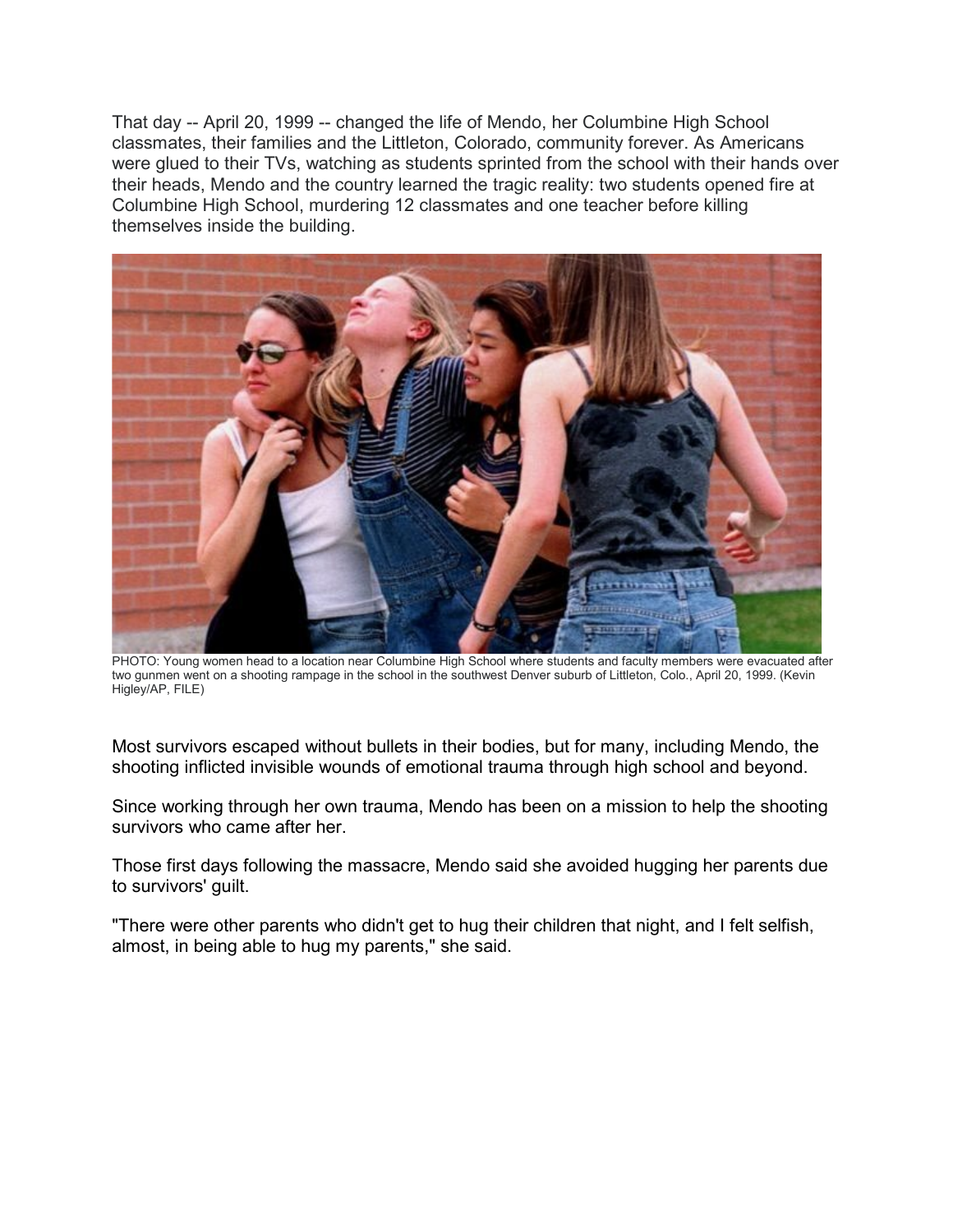

PHOTO: Missy Mendo was a freshman during the 1999 mass shooting Columbine High School. This photo is from a dance her sophomore year. (Courtesy Missy Mendo)

As students returned to school, Mendo was grateful for the administration, who, she said, poured their hearts into making the environment feel uplifting and secure.

School felt "like the safest place in the world, because it couldn't have happened twice," she said. "But then again, we thought it couldn't have happened in the first place."

While the school itself felt secure, for Mendo and many of her classmates, working through the trauma wasn't as simple.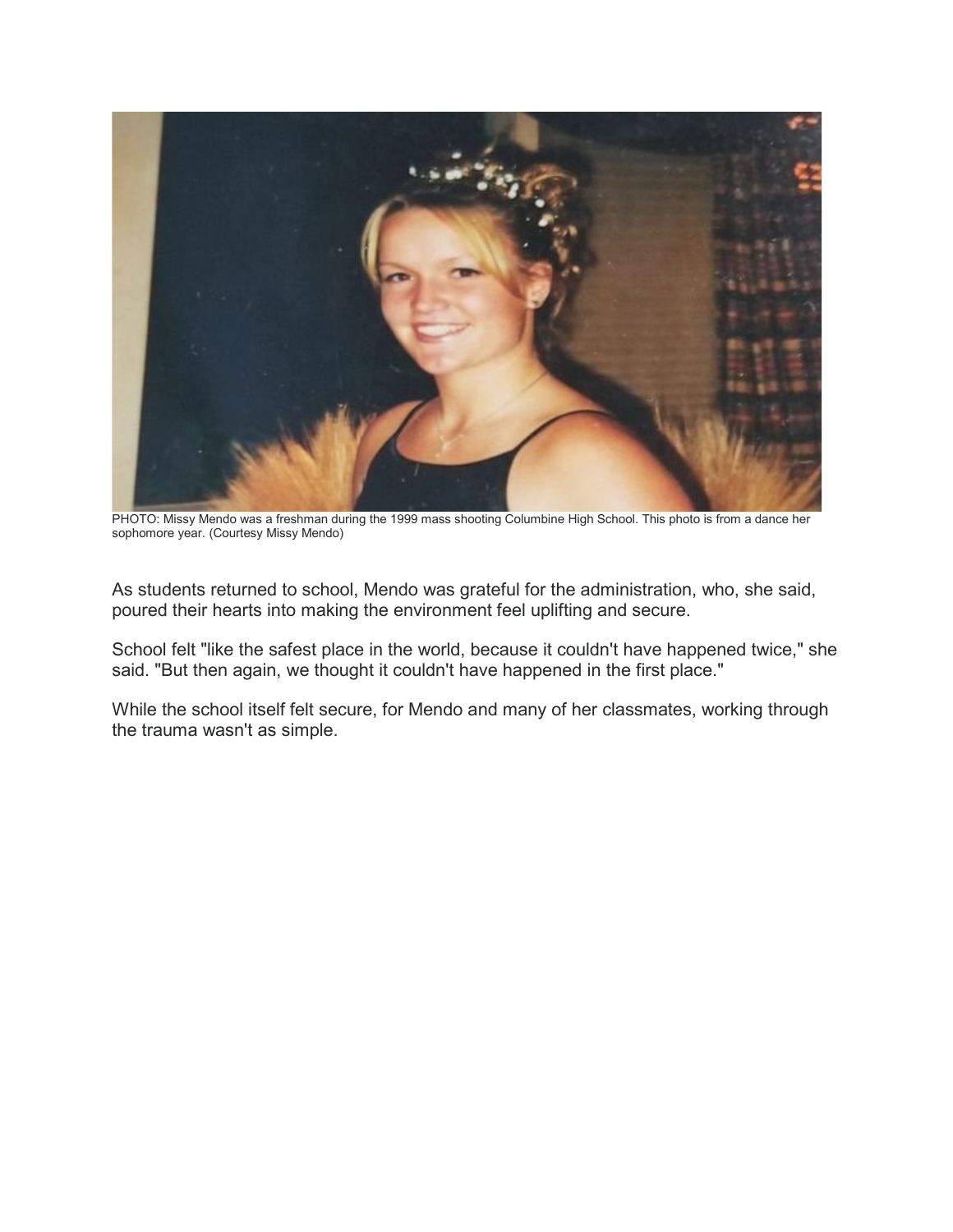

PHOTO: Mourners visit a memorial of crosses on a hill overlooking Columbine High School in Littleton, Colo., on May 1, 1999. (Ed Andrieski/AP) More

The tragedy at Columbine certainly wasn't the first school shooting, and it came only one year after the [Jonesboro, Arkansas, middle school shooting](https://abcnews.go.com/US/living-us-mass-school-shooters-incarcerated/story?id=36986507) which killed five.

But Columbine's then-principal, Frank DeAngelis, told ABC News he felt he was without a road map for how to help his students through the trauma.

Therapists were offered, but not required, he said, and many students declined to speak to someone, only to realize years later how helpful it would've been. Or some, like Mendo, accepted help, but didn't have long-term options.

Mendo said she was assigned one therapist -- who did not specialize in PTSD -- and was offered eight free sessions, without options of alternative therapists or ways to set up longterm mental health care.

And in the wake of Columbine, Mendo was diagnosed with insomnia -- something she's still struggling with today.

"It shows up in different ways," she explained. "One being, I'm a new mom, and I think about my baby's first day of school, which terrifies me. Two, if I have a deadline for work or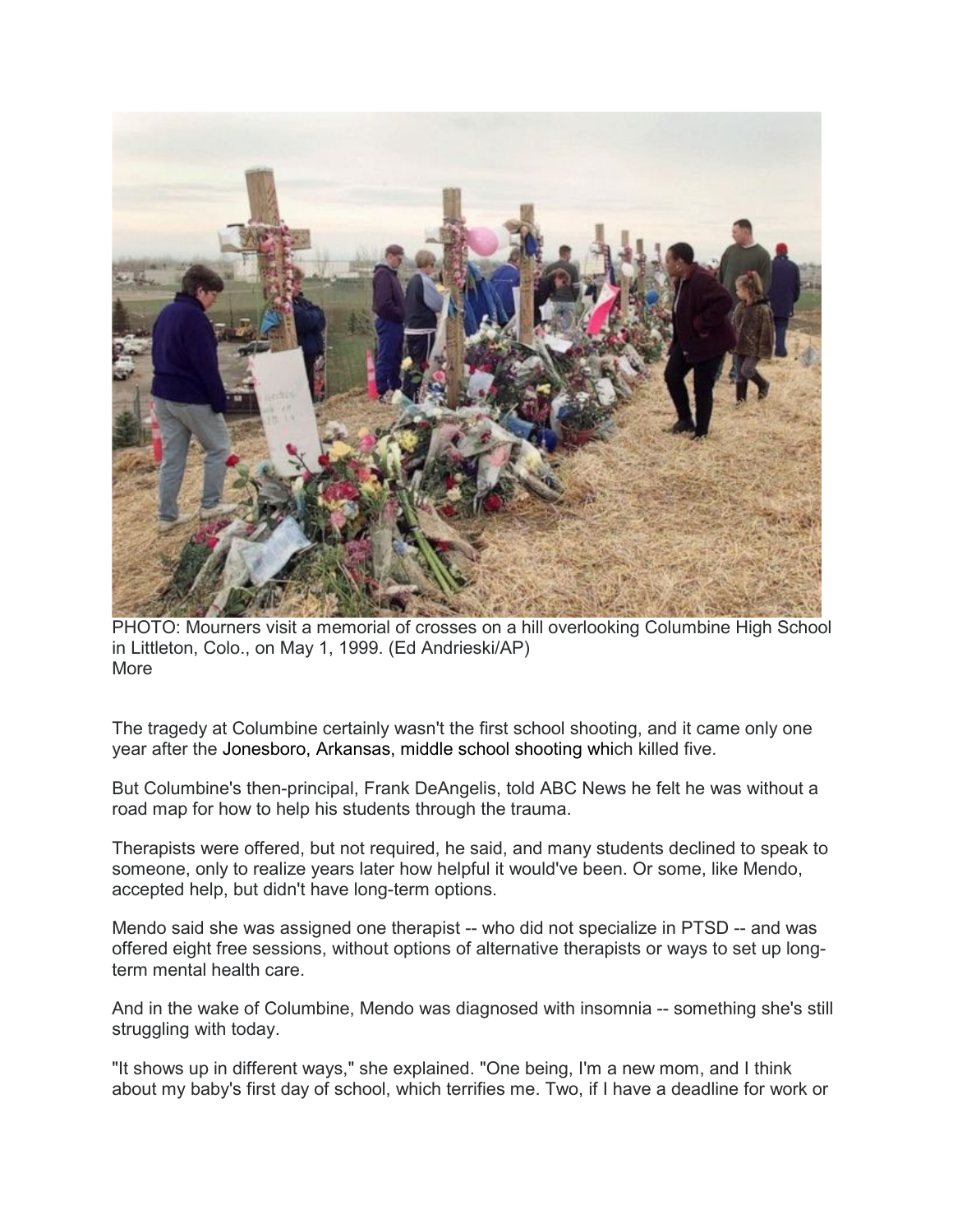if I have an important event coming up, I do not sleep the night before at all. The next day you're tired, then it just repeats itself for a few days. It's almost like a mental hangover."

Mendo said three recent mass shootings "set off triggers" for her.

The first was the December 2012 shooting at [Sandy Hook Elementary School in Newtown,](https://abcnews.go.com/GMA/News/sandy-hook-mom-reflect-incredibly-raw-grief-ahead/story?id=59678101)  [Connecticut,](https://abcnews.go.com/GMA/News/sandy-hook-mom-reflect-incredibly-raw-grief-ahead/story?id=59678101) which took the lives of 20 young children and six educators.

"That one was awful," she said. "I felt that for months and months and months afterward."



Two Connecticut State Police officers escort a class of students and two adults out of Sandy Hook Elementary School in Newtown, Conn., Dec. 14, 2012, after a shooter entered the building and killed 20 children and six adults before taking his own life. (Shannon Hicks/Newtown Bee via Polaris)

Second was the October 2017 shooting [at the Route 91 Harvest Music Festival in Las](https://abcnews.go.com/US/las-vegas-shooting-mother-father-dead/story?id=50229707)  [Vegas,](https://abcnews.go.com/US/las-vegas-shooting-mother-father-dead/story?id=50229707) which killed 58 people, becoming the deadliest mass shooting in modern U.S. history.

Third was the February 2018 shooting [at Marjory Stoneman Douglas High School in](https://abcnews.go.com/US/teacher-coach14-year-freshman-florida-high-school-massacre/story?id=53092879)  [Parkland, Florida,](https://abcnews.go.com/US/teacher-coach14-year-freshman-florida-high-school-massacre/story?id=53092879) which claimed the lives of 17 students and staff.

The Parkland massacre especially hit home for Mendo.

"I saw [on TV] the kids coming out of the school with the hands on top of their head," she said, calling it "eerily similar" to her experience.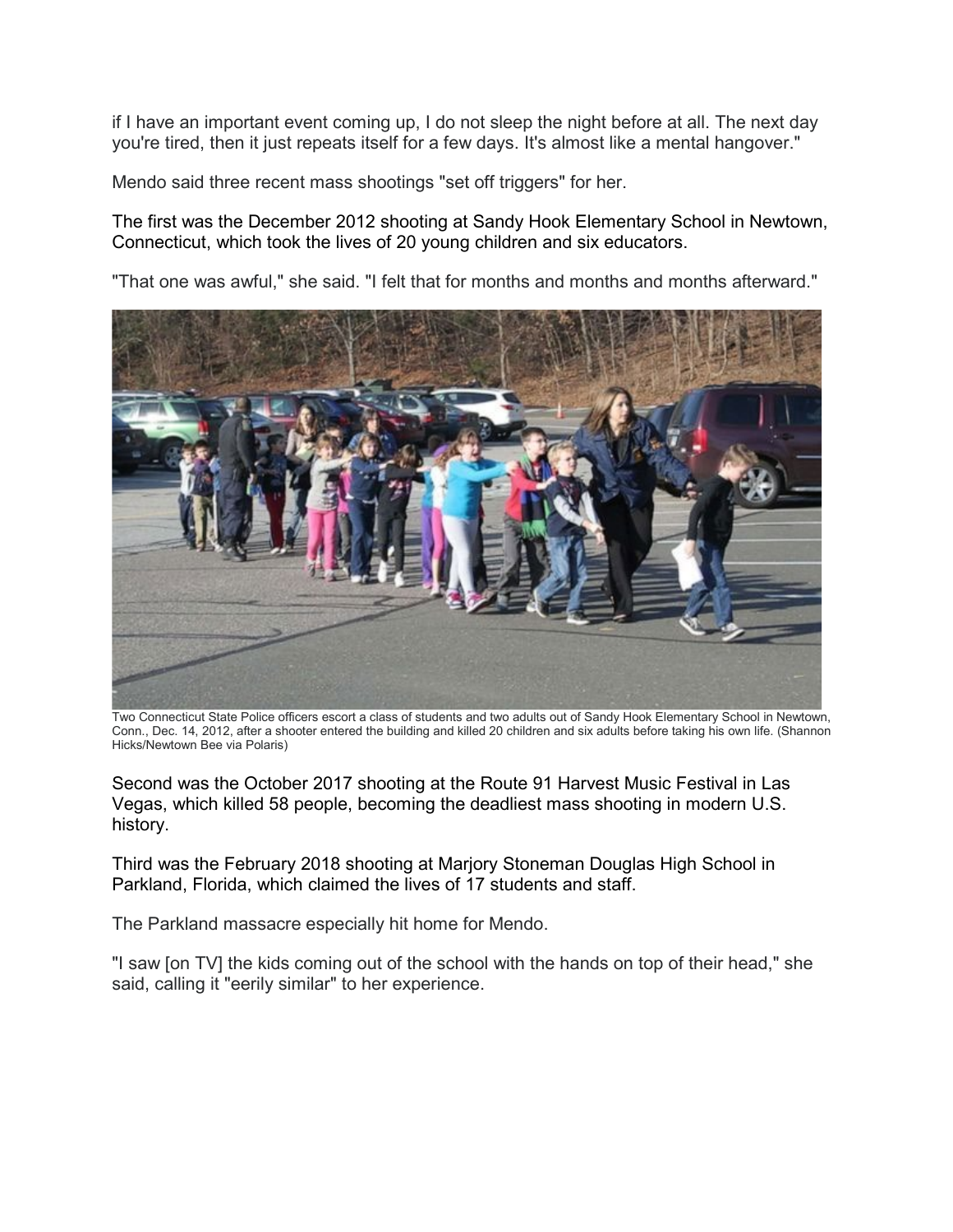

PHOTO: Students are evacuated by police out of Stoneman Douglas High School in Parkland, Fla., after a shooting on Feb. 14, 2018. (Mike Stocker/Sun Sentinel/TNS via Getty Images, FILE)



PHOTO: Students run out of the Columbine High School as two gunmen went on a shooting spree in Columbine High School in Littleton, Colo., April 20, 1999. (Corbis via Getty Images)